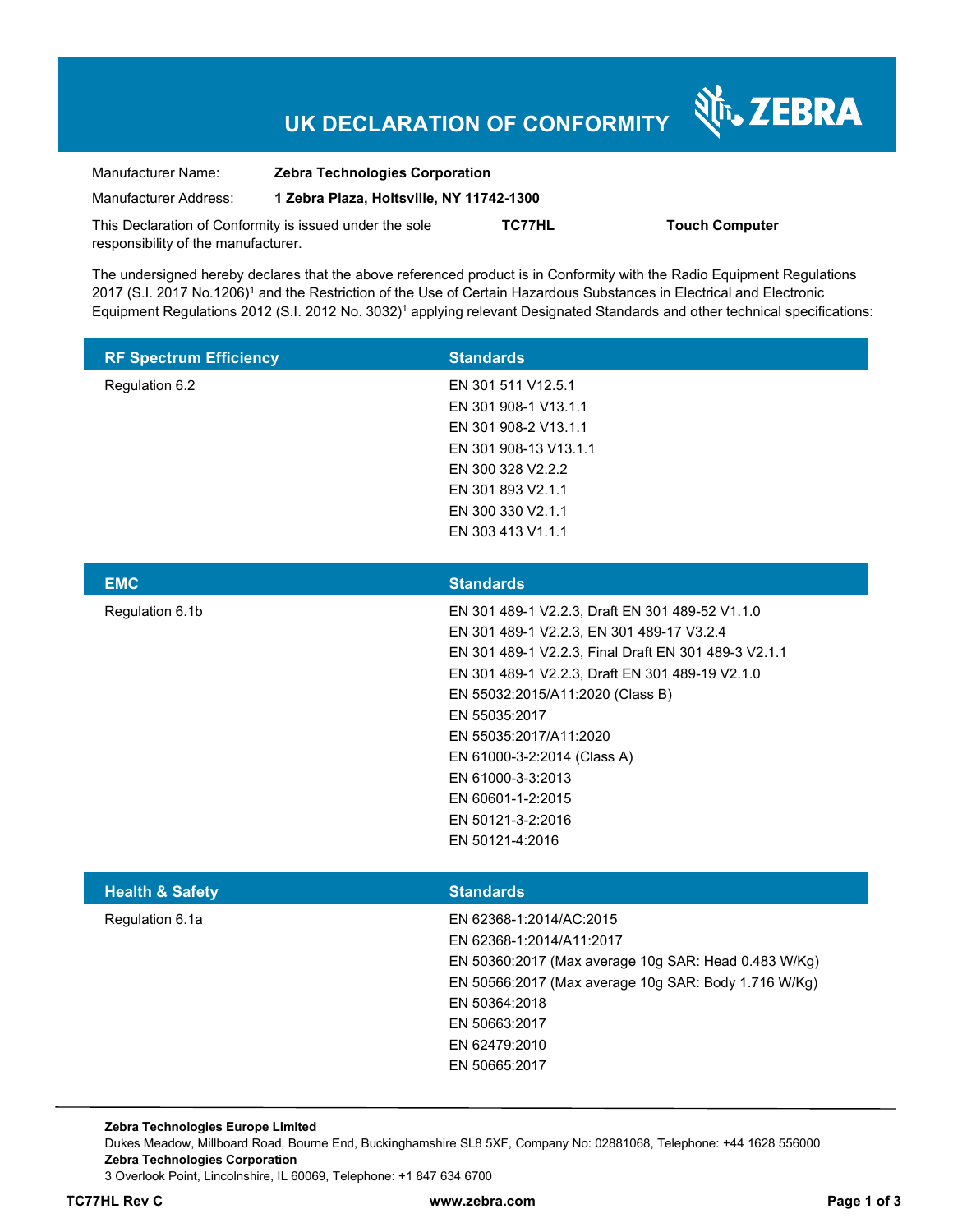EN 62311:2008 EN 62311:2020 EN 60825-1:2014 (Laser) EN 62471:2008 (LED)

### **Environmental Standards**

Restriction of the Use of Certain Hazardous Substances in Electrical and Electronic Equipment Regulations

EN IEC 63000:2018

With regard to the Radio Equipment Regulations 2017 (S.I. 2017 No.1206)<sup>1</sup>, the conformity assessment procedure referred to in regulation 41(4)(a) and detailed in Schedule 2 has been followed.

 $^{\rm 1}$  As amended by applicable EU withdrawal legislation implemented at the time of issuing this declaration

#### **Signed on behalf of Zebra Technologies Corporation**

*(Signature of authorized person)* Marco Belli Rev: C Sr. Manager, Regulatory **Date: 1 March 2022** Place: Bourne End, UK

र्शे<sub>ं</sub> ZEBRA